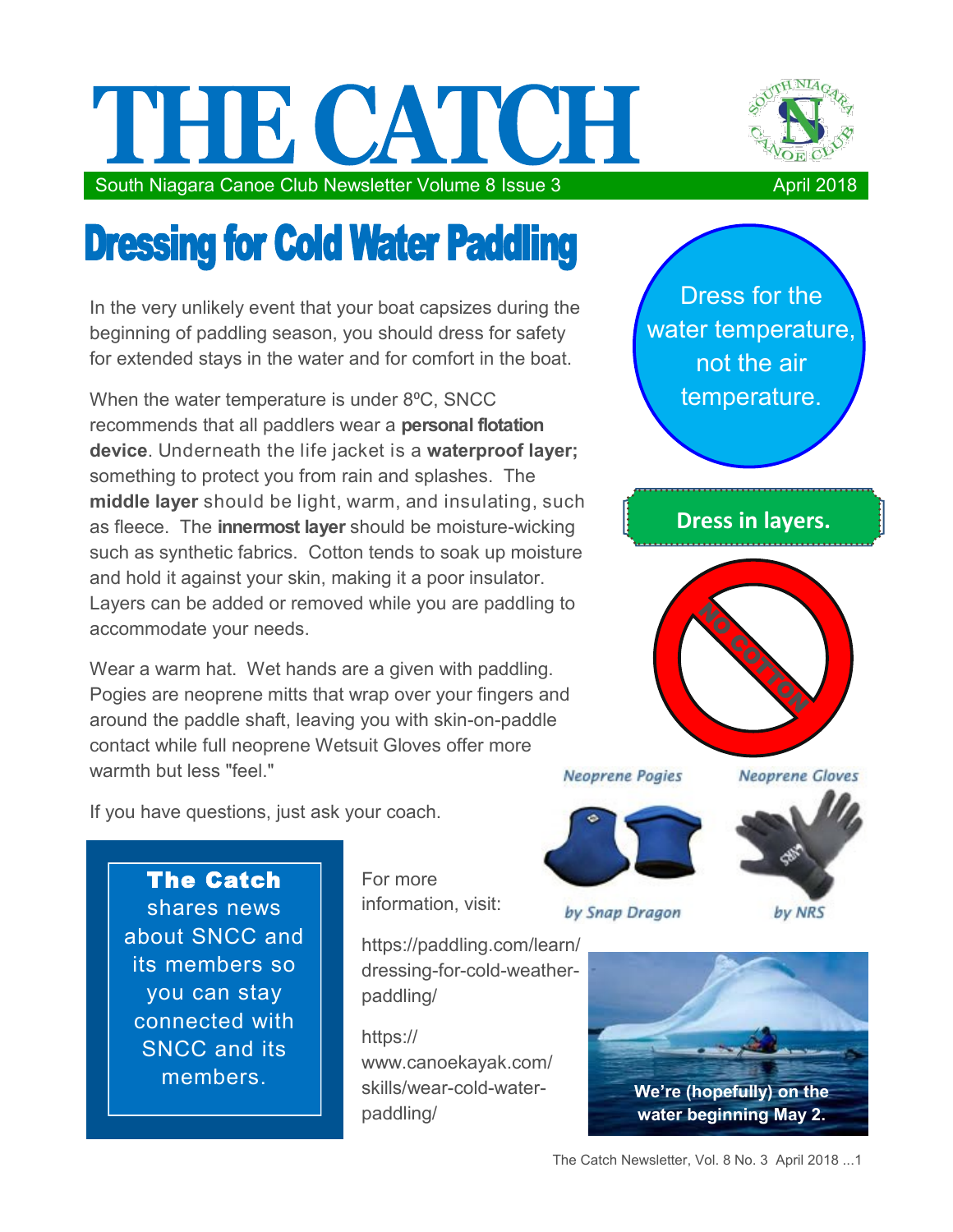## **What do you get for your SNCC Membership fee?**

It's a fair question. This year the Annual Membership fee is going up from \$80 to \$95. This was not a simple decision for the Board to make. To help members understand some of the costs not covered by your program fees, here is a diagram showing some of SNCC's projected expenses for 2018:



These are some of the more expensive fees for SNCC. Insurance is the biggest cost followed by Auditor fees. Other large expenses are our Affiliation fees with Canoe Kayak Canada, Dragon Boat Canada, and the Welland Recreational Canal Corporation. Rounding out the chart are funds set aside for boat repairs. The fees on this chart alone total over \$14,000. There are still over \$10,000 in expenses that are not accounted for on this chart. These are things like Head Coach duties other than coaching, Hydro, bank fees, fees for PayPal, WildApricot, and Square, and fuel for the Coach/Safety boats.

While the Board can look at ways of reducing expenses, it's more ideal to increase our income by hosting more training camps, by

holding more fundraisers, and best of all, by increasing our membership.

So, what do you get for your \$95 Annual Membership fee? You get to paddle on a course that has hosted and been praised by elite athletes at international, national, as well as local events. Our canal has hosted the 2015 Pan-Am games, the 2017 Canadian National Dragon Boat Competition and the 2017 Canadian Sprint Canoe Kayak Championships, and in September it will host the Canoe Polo World Championships. You have the opportunity to be trained by an amazing coaching staff that includes not one but two Olympians. Our experienced coaching staff has prepared many of our athletes for national and international events in both Canoe Kayak and Dragon Boat.

At the Annual General Meeting (AGM), members will see a copy of the Financial Statements from 2018 as prepared by the Auditors. If you want more detail about our actual expenses, you are encouraged to attend the AGM to review the numbers for yourself. You can also volunteer to be on the Board and participate in Budget discussions.

If you have any further questions or comments about the membership fee, please speak to any Board member.